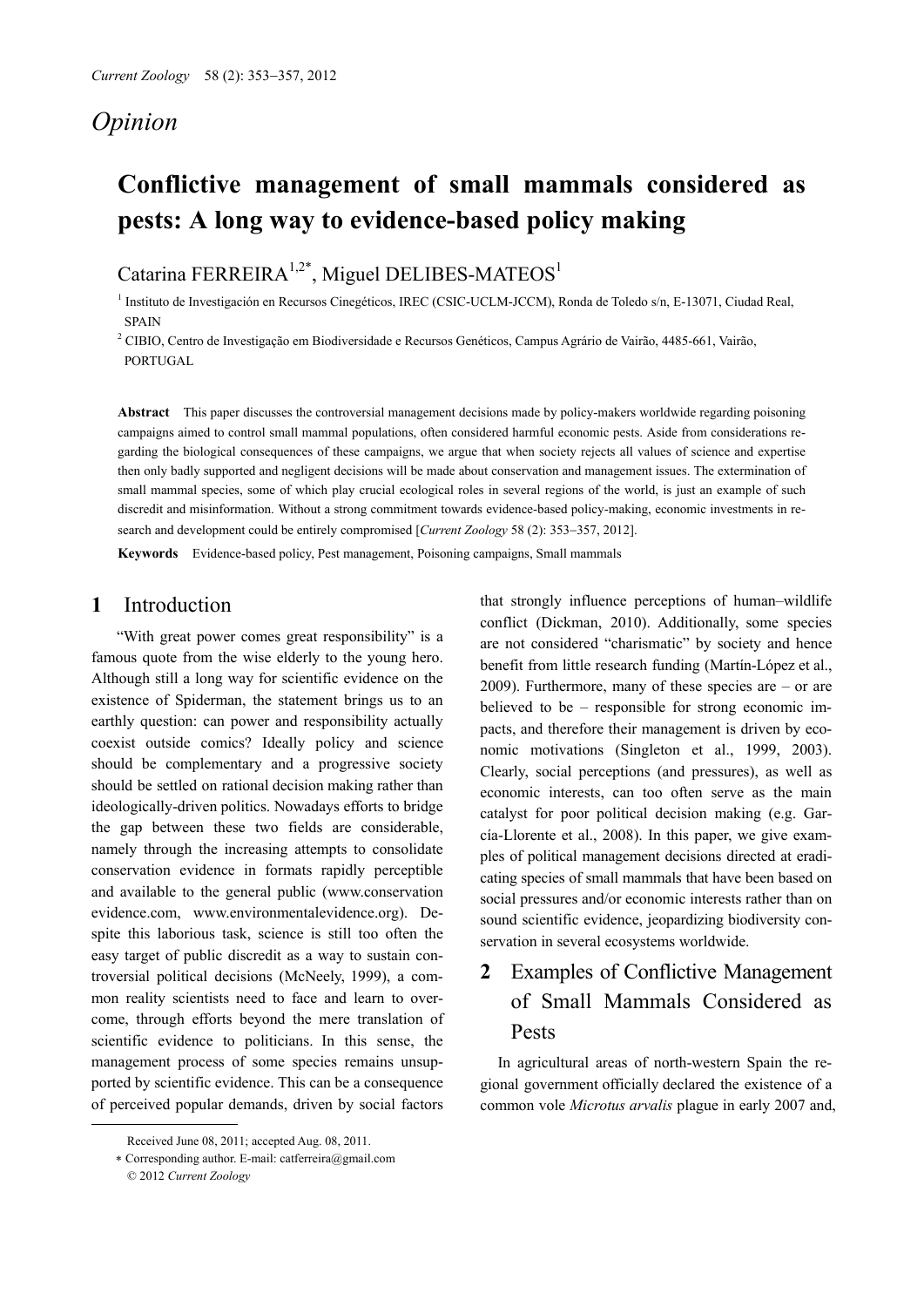with the support of a self-assembled *ad-hoc* "Plague Scientific Committee" (PSC), promoted three extensive poisoning campaigns aimed at its control (Olea et al., 2009). By the end of 2007 and  $\in$  24 million later, the plague was declared effectively controlled as crop damage had ceased. However, another group of scientists who were working in the region during that same year, published a study suggesting that 2/3 of the animals found dead in the area had perished due to these poisoning campaigns supporting the belief that they had been negligent, aside from ineffective, and highly lethal to non-target species, some of conservation concern (Olea et al., 2009). Moreover, this rodenticide treatment could have acted synergistically to increase the spread of pathogens, such as *Francisella tularensis*, which could have been the responsible for a human tularaemia outbreak that occurred in the same region in 2007 (Vidal et al., 2009). The ineffectiveness of these poisoning campaigns was attested by the fact that most vole populations had already collapsed prior to the last poisoning campaign, which corroborated the perception that these campaigns were more politically driven than clearly evidence-based (Olea et al., 2009). Despite the transparency of these results, normally assured by journal peer-reviewing, regional environmental authorities claimed that the findings of Olea et al. (2009) were false, and questioned their scientific grounds through direct comparison with a technical report developed by the PSC which stated that none of the animals they found dead in the field had been affected by the toxic rodenticides<sup>1</sup>. Divergent views of the problem aside, the scientific method exists to promote objectivity and reliability, whilst measures of error are used to account for its inaccuracy, which is why despite its flaws, science is considered a discipline that grows on open debate among those with experience, providing a better grounding for society precisely, and only, because its findings are provisional (Collins, 2009). This was not recognized by the PSC and hence its view prevailed.

The common vole plague in Spain is not a unique situation because the use of poisoning campaigns to control small mammal populations, independently of the ecological damages inflicted, is widespread in the world (Berny, 2007). Another flagrant example occurs in Asia, where for decades many native small mammals that coexist in grassland ecosystems have been the target of

-

far-reaching and expensive poisoning campaigns because of their declared pest status (Singleton et al., 1999; 2003; Smith et al., 2006). In particular, the control of Brandt's vole *Lasiopodomys brandtii* has involved expenditures of about US\$ 100 million in some years in China (Laurie, 2005) and US\$ 300,000 to US\$ 800,000 per year in Mongolia (Zahler et al., 2004). Similarly, bolstered by a huge input of funding (7.5 billion Yuan, equivalent to US\$ 966 million at the time of funding; Ma et al., 2000), plateau pikas *Ochotona curzoniae* have been poisoned over an estimated  $320,000 \text{ km}^2$  in Qinghai, China (Smith et al., 2006). Again, the application of these poisoning campaigns has been usually driven by social and economic interests rather than by scientific evidence. In fact, the studies performed on the roles played by native small mammals on the grasslands have shown that, instead of plain pests, these species actually represent major keystone species and/or ecosystem engineers (Smith et al., 2006), hence bearing high conservation value.

The persecution of small mammals in Asia closely resembles the situation of prairie dogs (*Cynomys* spp.) in North America. Historically, prairie dogs have been eradicated by landowners, farmers and managers, who usually believe that they have a negative impact on agriculture, damage natural habitats, and compete for forage that could otherwise be utilized by livestock. The management of prairie dogs as pests is very conflictive because it has caused a significant reduction in their distribution and abundance (e.g. a 85% reduction in prairie dog numbers was achieved in Montana after a treatment with zinc phosphide; Knowles, 1986), despite playing a major ecological role in prairie grassland ecosystems in North America (Kotliar et al., 1999). Surprisingly, economic damages caused by prairie dogs have been rarely documented in the scientific literature (Delibes-Mateos et al., 2011); even in such cases where damages were reported these were not extremely high (Derner et al., 2006). This is often one of the main drawbacks of economically supported political decisions: the lack of scientific evidence about economical losses due to wildlife damage. For example, in the case of the plateau pikas in China this information was inexistent and poisoning campaigns were implemented without the true knowledge of the extent of economical losses (Delibes-Mateos et al., 2011).

http://www.jcyl.es/scsiau/Satellite/up/es/Institucional/Page/PlantillaDetalleContenido/1132645327945/Comunicacion/1237541531410/1132645327945?asm=jcyl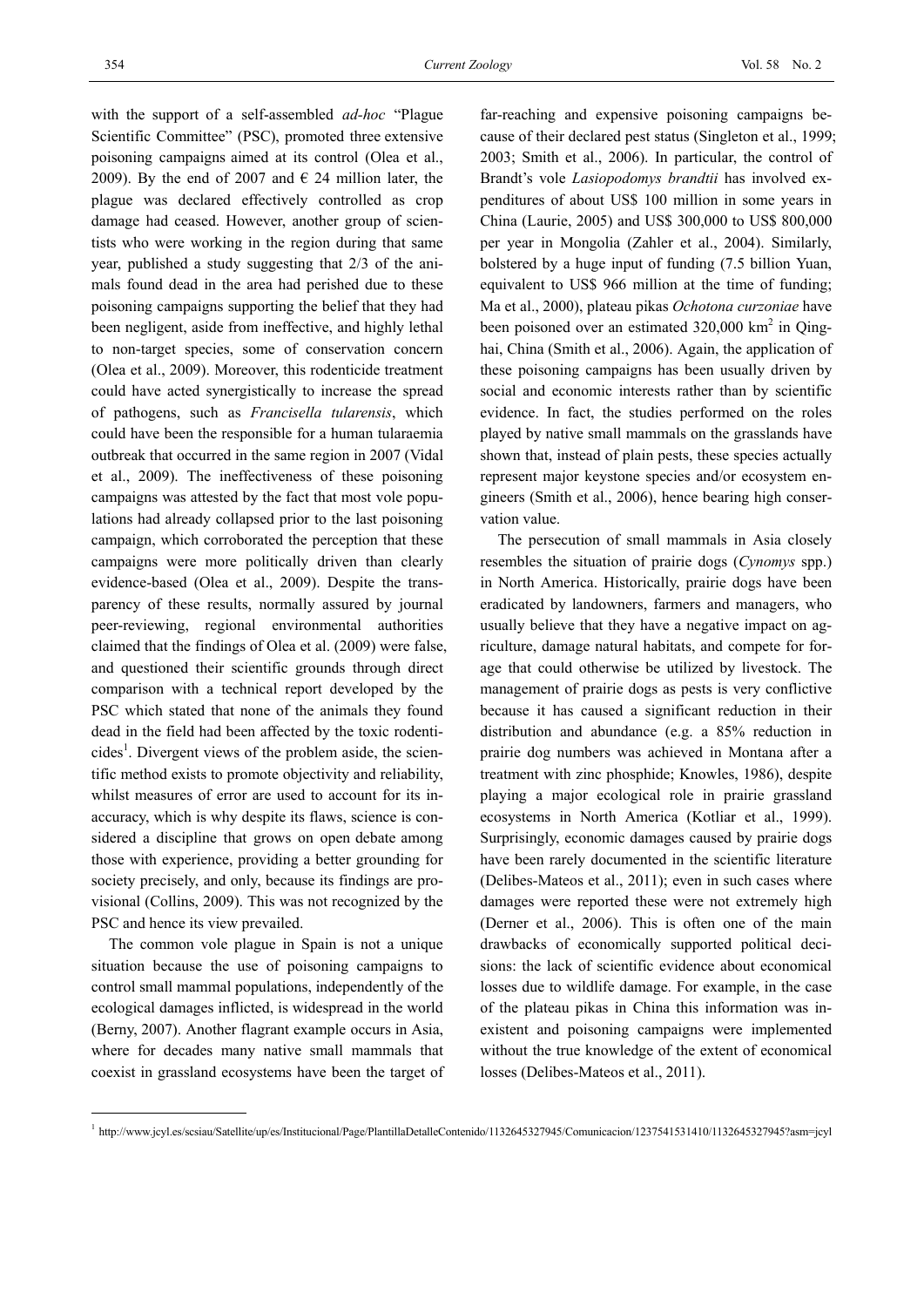### **3** General Considerations

Aside from considerations such as the adequacy of small mammal poisoning campaigns or the consequences of its misuse, other important general questions rising from this controversy should be depicted. Can policy makers simply reject scientific data, as with the common vole plague in Spain? Can they neglect scientific evidence as it is recurrent in Asia and North America where keystone species are persecuted as pests? Is the peer-review system of scientific journals not enough safeguard anymore of rigorous and high-quality data on which to base management decisions? In the regions of the world where these human-wildlife conflicts are so negatively perceived and people are so eager for actions, what can be done to mitigate the effects of bad political decisions despite the existence of opposed scientific evidence? The potential for the existence of complementary relationships between research and policy outcomes in all the cases presented here is unquestionable, since this is the kind of "hard" evidence that provides the basis to objective and neutral policy making beyond political ideology (Marston and Watts, 2003). The question we are raising is where should the scientific community stand when policy decisions are not based on neutral science, when they are instead based on unsubstantiated empirical knowledge and neglect peerreviewed science? Our intention is not to argue for a value-free science, because this seldom occurs as confirmed by several examples worldwide; e.g. the wild and farmed salmon conflict in Norway (Liu et al., 2011) or invasive species management in Cape Horn, Chile (Schuttler et al., 2011). Instead, we do wish to reinforce that pluralism and diversity in science will always be at least as valuable as scientific freedom (*sensus* Wilholt, 2010), as long as it follows the same standards. In our opinion any reluctance on evidence-based science should be grounded on equally rigorous scientific criteria, independently of the social acceptance level of a species or its economic interest. In this sense, in the case of the common vole plague in Spain, the PSC's obligation, as a scientific consultant, was to have prepared a reply to Olea et al. (2009) in a scientific journal, presenting their gathered data to refute these findings, in-

-

stead of merely denying them in technical reports or local newspapers (e.g. http://www.nortecastilla.es/2009 0326/castilla\_leon/iniciativas-junta-contra-roedores-200 90326.html). In our view, public deliberation and debate on science should be conducted on the basis of exemption and equality of criteria, provided by evidence presented under the same standards and certainly not based on rhetorical arguments (Boertje et al. 2010).

The intricate web of power and responsibility must involve scientists whose role is to teach fallibility and not to demonstrate absolute truth (Collins, 2009). The different time scales on which researchers and policy makers are working is a balance between long-term societal gains and short-term need to fulfill public demands (Mulgan,  $2003^2$ ), which must be stabilized by a higher investment in research and the rethinking of policy processes (Nutley,  $2003<sup>3</sup>$ ). It is unreasonable that a demand for urgent scientific knowledge rises when a species is coming to a dead end (especially if the causes are anthropogenic), but in contrast we are ready to overlook the basic ecology of a species (e.g. population cycles in rodents) and to abdicate of a deeper understanding of population dynamics when species are still (thought to be) abundant. Ultimately, society is the big loser in such conflicts, as it does not benefit from either short-sighted decisions of policy-makers or the inability of scientists to clearly translate scientific findings (Smith et al., 2006).

Nowadays, Mongolia seems to have refrained widespread poisoning after thoroughly assessing costs and benefits of this practice, as well as alternative measures for managing the Mongolian pastures sustainably (Smith et al., 2006). Spain also showed a clear intention of fighting this problem since the latest Spanish government at the beginning of its mandate had launched a multifaceted program to increase research funding in 2004 from 1.1% of its GDP to 2% by 2010, exceeding the European Union average of 1.8% (see the editorial in Nature 446:7134). The way small mammal cycles have been dealt with over the past years reveals how such an economic investment in research and development could be entirely compromised when society re jects all values of science and expertise.

In conclusion, we would like to call to attention the

<sup>&</sup>lt;sup>2</sup> Mulgan G, 2003. Facing the future. Paper presented at the Facing the Future Conference, Canberra, Australia 23–24 April (http://209.197.113.29 /pdf/MulganBackgroundpaperFacingFutureConference.pdf) Accessed 15 Dec 2010.

<sup>&</sup>lt;sup>3</sup> Nutley S, 2003. Bridging the policy/research divide: reflections and lessons from the UK. Paper presented at the National Institute of Governance Conference; "Facing the Future: Engaging stakeholders and citizens in developing public policy", Canberra, Australia 23–24 April (http://www.treasury. govt.nz/academiclinkages/nutley/tgls–nutley.pdf) Accessed 15 Dec 2010.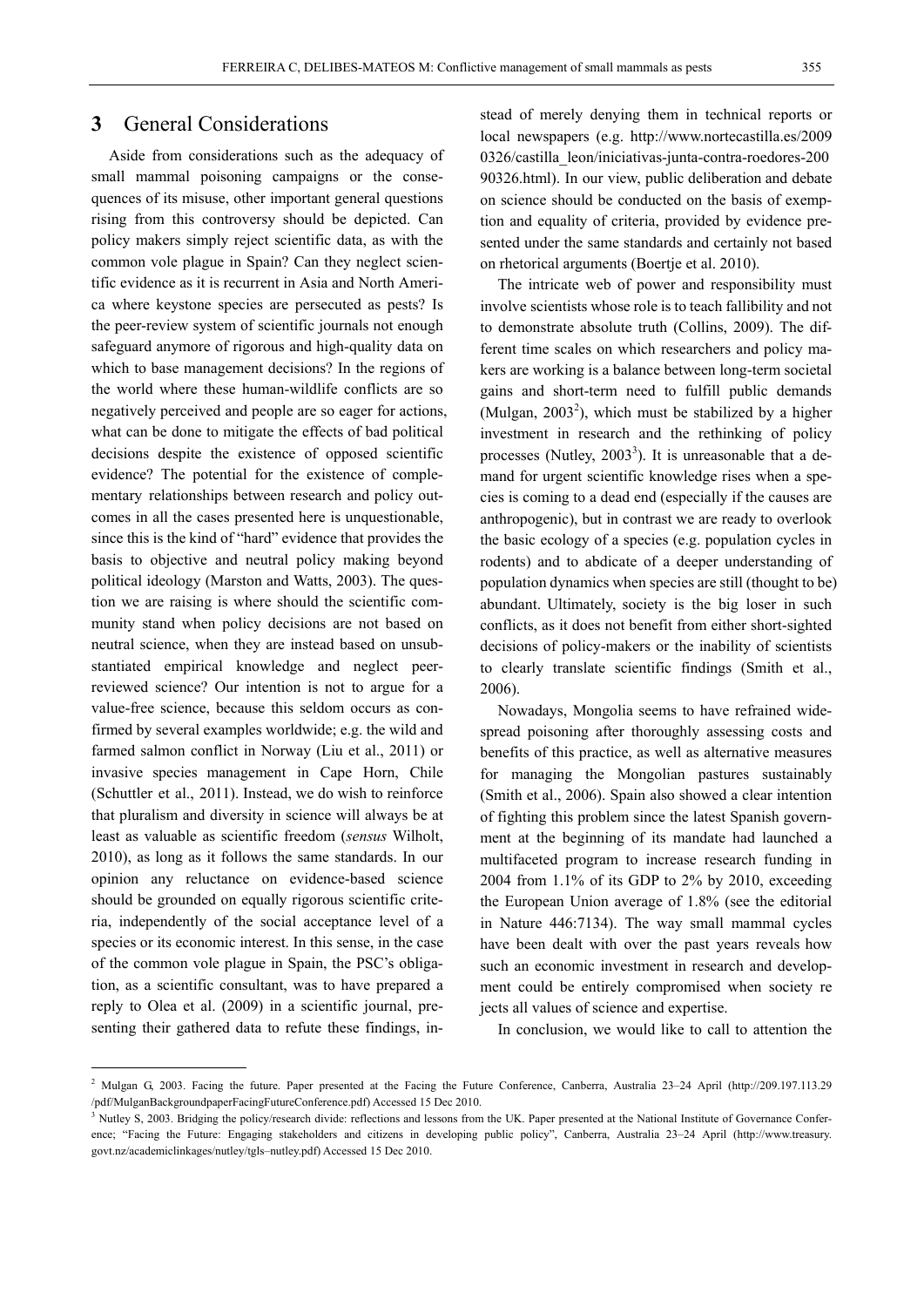importance of combining ecological studies with social and economical sciences (Robinson, 2006) since solving conflicts relies on the junction of these disciplines (Dickman, 2010). In the case of keystone species of recognized conservation value both local social and economic interests should be safeguarded (Delibes-Mateos et al., 2011). However, in most cases win-win solutions are difficult to find, and trade-offs and hard choices need to be made (McShane et al., 2011). As conservation biologists, we feel that although economic and social sciences are crucial to support management decisions, in the case of small mammals' management, their sustainable conservation should certainly prevail and not rely solely on economical issues.

**Acknowledgments** C. Ferreira is supported by a PhD grant (Ref. SFRH/BD/22084/2005) funded by the Fundação para a Ciência e Tecnologia of the Ministério da Ciência, Tecnologia e Ensino Superior, Portuguese government and M. Delibes-Mateos was supported by a Juan de la Cierva research contract, awarded by the Spanish Ministry of Science and Innovation and the European Social Fund. Special thanks go to Dr. Zhi-Yun Jia, Dr. N. Polunin and two anonymous reviewers for helpful comments on previous versions of this manuscript, and to Dr. Adriana Ford-Thompson for reviewing the English.

#### **References**

- Berny P, 2007. Pesticides and the intoxication of wild animals. Journal of Veterinary Pharmacology Therapy 30:93–100.
- Boertje RD, Keech MA, Paragi TF, 2010. Science and values influencing predator control for Alaska Moose management. Journal of Wildlife Management 74(5): 917–928.
- Collins H, 2009. We cannot live by scepticism alone. Nature 458: 30–31.
- Delibes-Mateos M, Smith AT, Slobodchikoff C, Swenson JE, 2011. The paradox of keystone species persecuted as pests: A call for the conservation of abundant small mammals in their native range. Biological Conservation 144:1335–1346.
- Derner JD, Detling JK, Antolin MF, 2006. Are livestock weight gains affected by prairie dogs? Frontiers in Ecology and Environment 4:459–464.
- Dickman AJ, 2010. Complexities of conflict: The importance of considering social factors for effectively resolving human-wildlife conflict. Animal Conservation 13:458–466.
- García-Llorente M, Martín-López B, González JA, Alcorlo P, Montes C, 2008. Social perceptions of the impacts and benefits of invasive alien species: Implications for management. Biological Conservation 141:2969–2983.
- Knowles CJ, 1986. Population recovery of black-tailed prairie dogs following control with zinc phosphide. Journal of Rangeland Management 39:249–251.
- Kotliar N, Baker W, Whicker AD, Plum AD, 1999. A critical review of assumptions about the prairie dog as a keystone species. Environmental Management 24:177–192.
- Laurie A 2005. Brandt's vole management in China. In: WWF Mongolia ed. Proceedings of the International Seminar on Brandt's Vole Management. Ulaanbaatar, Mongolia: WWF-Mongolia, 78–87.
- Liu Y, Olaussen JO, Skonhoft A, 2011. Wild and farmed salmon in Norway: A review. Marine Policy 35: 413–418.
- Ma Y, Lang B, Shi D, Wang Q, 2000. Establishing pratacultural system: A strategy for rehabilitation of "black soil type" deteriorated grassland on the Qinghai-Tibetan Plateau. In: Zheng D ed. Formation and Evolution, Environmental Changes and Sustainable Development on the Tibetan Plateau. Beijing: Academy Press, 339–344.
- Marston G, Watts R, 2003. Tampering with the evidence: A critical appraisal of evidence-based policy making. The Drawing Board: An Australian Review of Public Affairs 3:143–163.
- Martín-López B, Montes C, Ramírez L, Benayas J, 2009. What drives policy decision-making related to species conservation? Biological Conservation 142:1370–1380
- McNeely JA, 1999. Strange bedfellows: Why science and policy don't mesh and what can be done about it. In: Cracraft J, Grifo FT ed. The Living Planet in Crisis. New York: Columbia University Press, 275–286.
- McShane TO, Hirsch PD, Trung TC, Songorwa AN, Kinzig A et al., 2011. Hard choices: Making tradeoffs between biodiversity conservation and human well-being. Biological Conservation 144: 966–972.
- Olea PP, Sánchez-Barbudo IS, Viñuela J, Barja I, Mateos-Tomás P et al., 2009. Lack of scientific evidence and precautionary principle in massive release of rodenticides threatens biodiversity: Old lessons need new reflections. Environmental Conservation 36: 1–4.
- Robinson JG, 2006. Conservation biology and real-world conservation. Conservation Biology 20:658–669.
- Singleton GR, Hinds LA, Leirs H, Zhang Z, 1999. Ecologically-based Rodent Management. Canberra, Australia: Australian Centre for International Agricultural Research.
- Singleton GR, Hinds LA, Krebs CJ, Spratt KM, 2003. Rats, Mice, and People: Rodent Biology and Management. Canberra, Australia: Australian Centre for International Agricultural Research.
- Smith AT, Zahler P, Hinds LA, 2006. Ineffective and unsustainable poisoning of native small mammals in temperate Asia: A classic case of the science-policy divide. In: McNeely JA, McCarthy TM, Smith A, Olsvig-Whittaker L, Wikramanayake ED ed. Conservation Biology in Asia. Himalaya, Kathmandu, Nepal: Society for Conservation Biology Asia Section and Resources, 285–293.
- Vidal D, Alzaga V, Luque-Larena JJ, Mateo R, Arroyo R et al., 2009. Possible interaction between a rodenticide treatment and